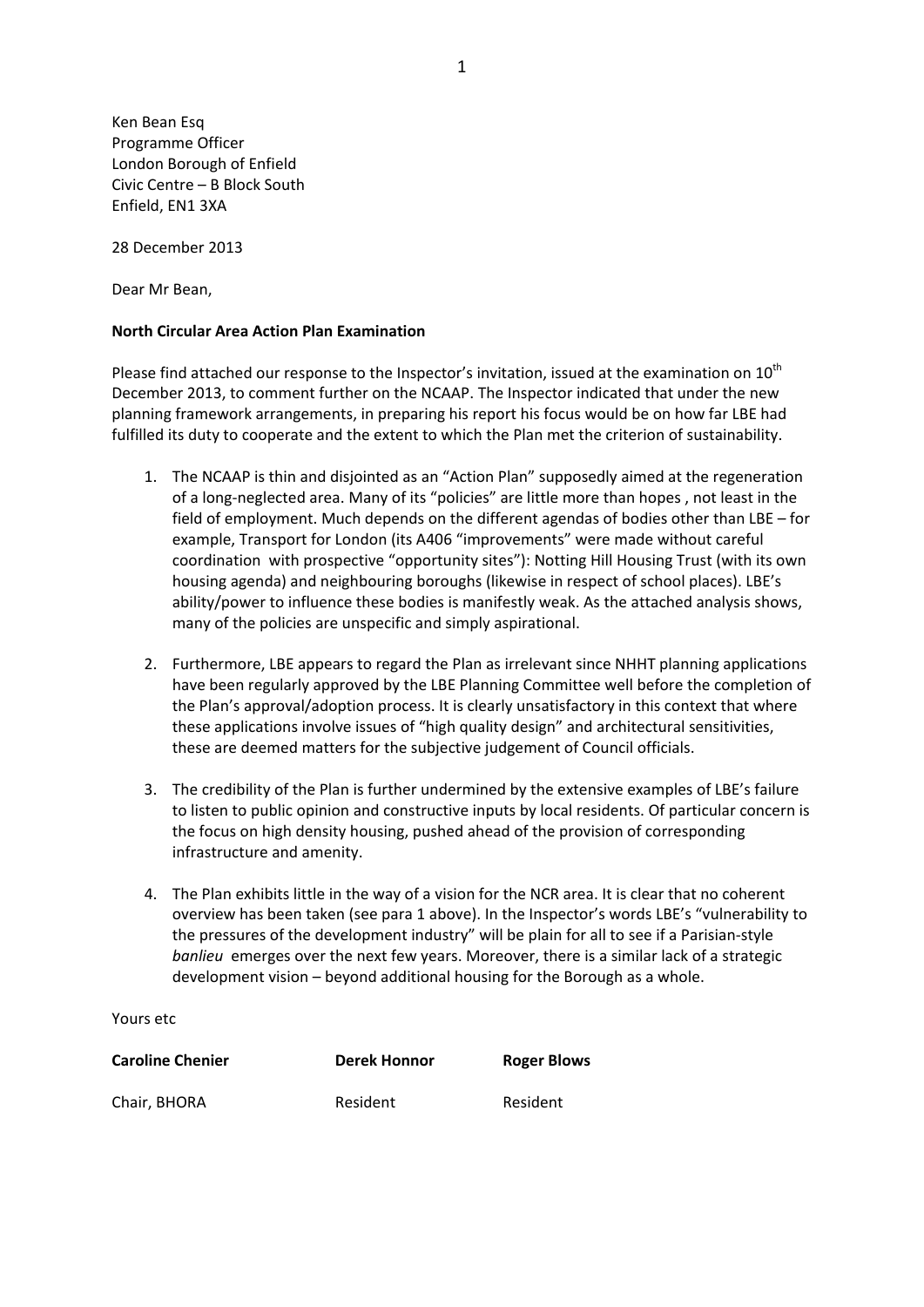## North Circular Action Plan Issues for consideration of Inspector

| Policy  | Weaknesses                                                                                                                                                                       | Suggestions for Change                                                                                                              |
|---------|----------------------------------------------------------------------------------------------------------------------------------------------------------------------------------|-------------------------------------------------------------------------------------------------------------------------------------|
|         | The assumption is that                                                                                                                                                           |                                                                                                                                     |
| Page 19 | neighbourhood = community.                                                                                                                                                       |                                                                                                                                     |
|         | The neighbourhoods were<br>defined by consultants neither<br>in dialogue with residents or by<br>residents themselves. There<br>was no meaningful<br>consultation.               |                                                                                                                                     |
|         | The Bowes Road "community"<br>is not coherent owing to the<br>A406 cutting it in two.                                                                                            | The Bowes Road Neighbourhood<br>should be divided into two, one<br>to the north of the A406, and<br>one to the south. The A406 will |
|         | The policy postulates a "high"<br>quality environment", but the<br>area is blighted by an urban<br>motorway that is the most<br>polluted in London.                              | always divide as noted in the<br>2011 Characterisation Study.                                                                       |
|         | " residents will support the<br>network of centres which<br>provide for the day to day<br>retail and community needs of<br>the area."                                            | The NCAAP needs to assert that<br>there will be shops and services<br>in these centres.                                             |
|         | No shops or services are even<br>mentioned.                                                                                                                                      |                                                                                                                                     |
|         | These issues impact both Co-<br>operation and Sustainability.                                                                                                                    |                                                                                                                                     |
| 2       | New and Refurbished Homes:                                                                                                                                                       |                                                                                                                                     |
| Page 25 | Regenerate the Ladderswood<br>Estate.<br>Ladderswood is not part of the<br><b>NCAAP</b><br>Selective refurbishment and<br>new development along the<br>A406 will have an equally |                                                                                                                                     |
|         | significant impact on the area<br>and address blight created by<br>uncertainty over the years.<br>Regeneration and                                                               |                                                                                                                                     |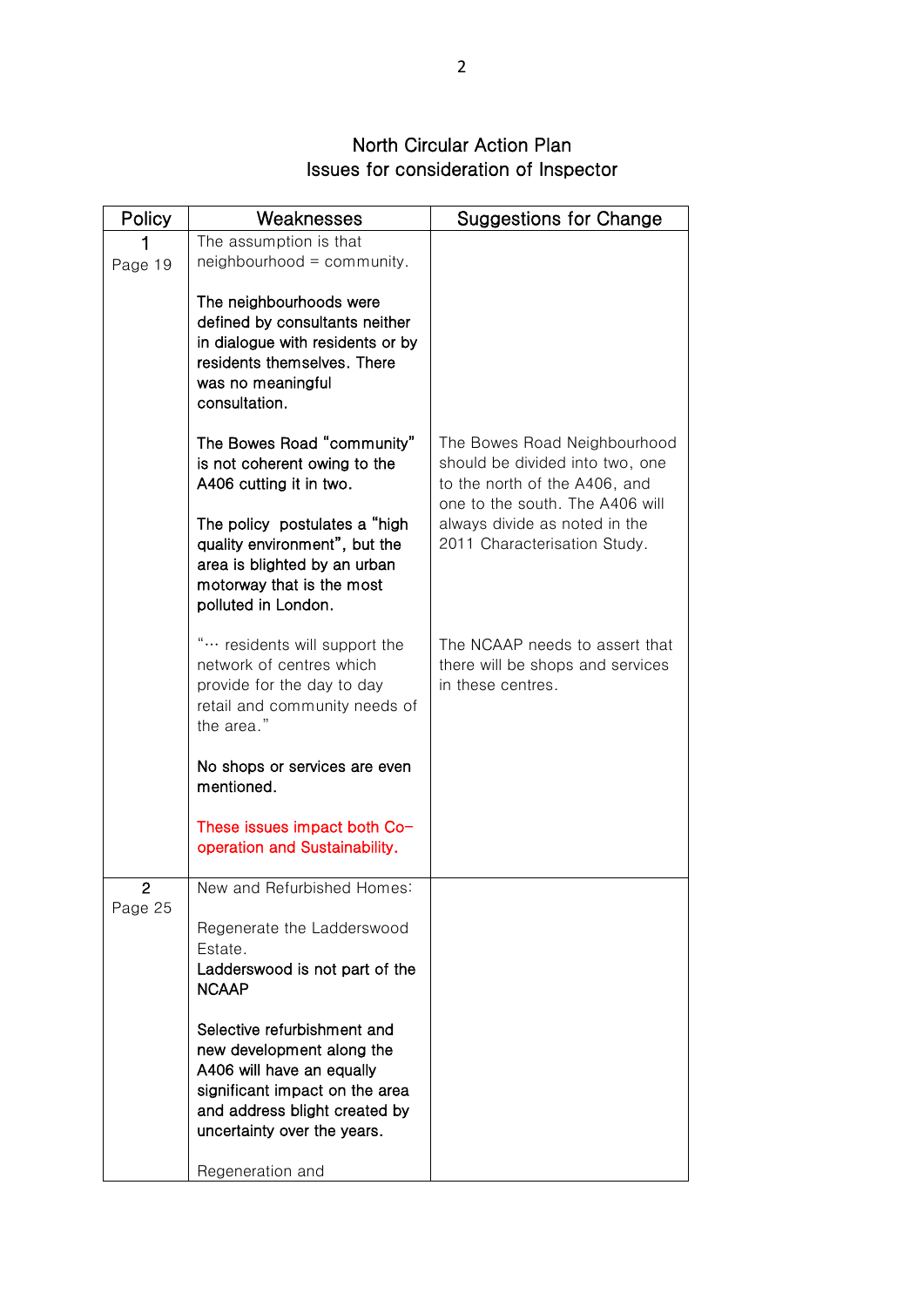|              | refurbishment is welcome.<br>This goes to the heart of the<br>scheme, so residents' views<br>should be given higher priority.<br>Other potential sites with<br>potential to contribute to the<br>regeneration of the area are at<br>Arnos Grove station and<br>Southgate Town Hall.<br>No plans have been<br>forthcoming for Arnos Grove<br>Station, but building on one of<br>the car parks there will halve<br>car parking capacity and<br>severely impact amenities for<br>local people and commuters<br>further afield.                                                                                        | The NCAAP needs to say that<br>consideration is being given to<br>development at Arnos Grove<br>Station, but that there will be<br>wide public consultation before a<br>decision is taken.                                                                                                                                                                                                                                                                                                                                                                                                                               |
|--------------|--------------------------------------------------------------------------------------------------------------------------------------------------------------------------------------------------------------------------------------------------------------------------------------------------------------------------------------------------------------------------------------------------------------------------------------------------------------------------------------------------------------------------------------------------------------------------------------------------------------------|--------------------------------------------------------------------------------------------------------------------------------------------------------------------------------------------------------------------------------------------------------------------------------------------------------------------------------------------------------------------------------------------------------------------------------------------------------------------------------------------------------------------------------------------------------------------------------------------------------------------------|
|              | Regarding the Southgate Town<br>Hall Site plans are awaited for<br>housing development and<br>library regeneration.<br>In both cases This impacts<br>Sustainability and Co-<br>operation.                                                                                                                                                                                                                                                                                                                                                                                                                          | A commitment about the<br>provision of community space<br>and the future of the children's<br>library should be included.                                                                                                                                                                                                                                                                                                                                                                                                                                                                                                |
| 3<br>Page 30 | Creating and Protecting Jobs:<br>Redevelop the old Labour<br>Exchange and create offices<br>and/or other commercial uses<br>to create jobs.<br>"In addition the following sites<br>are identified for mixed use or<br>non-residential development<br>through which the creation of<br>local jobs will be a priority."<br>The sites appear to be at<br>Ladderswood, Arnos Grove<br>Health Centre, a Community<br>Centre at the junction of<br>Wilmer Way and Bowes Road,<br>Ritz Parade, and Southgate<br>Town Hall.<br>This is just a vague promise<br>that goes to the heart of the<br>NCAAP. The regeneration is | This is all too vague. The report<br>needs to set an outline of the<br>sort of jobs that will be created<br>and whether they are permanent<br>or temporary. A target estimate<br>of numbers would concentrate<br>the mind of planners who<br>implement this plan.<br>Public consultation should be<br>promised.<br>The piece that talks of the<br>"significant New Southgate<br>Industrial Site", which will be lost<br>to housing regeneration should<br>be deleted. Something much<br>more positive needs to be<br>included which indicates LBE<br>help with relocation of<br>businesses to avoid the loss of<br>jobs. |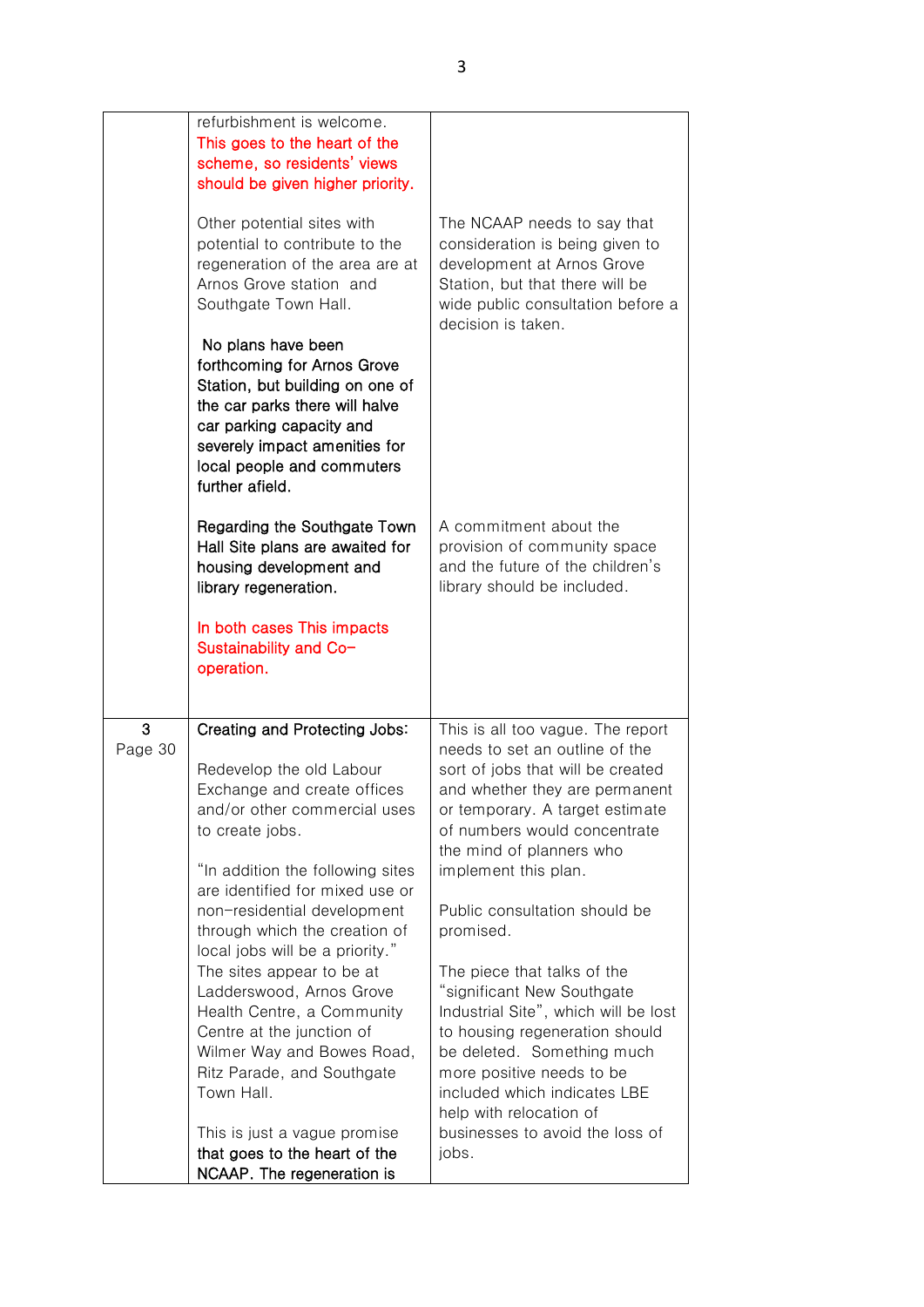|                           | said to be housing-led, but<br>there is an absence of jobs.                                                                                                                                                                                                                                                                                                                                                                                                                                                                                              |                                                                                                                                                                                                                                                                                                           |
|---------------------------|----------------------------------------------------------------------------------------------------------------------------------------------------------------------------------------------------------------------------------------------------------------------------------------------------------------------------------------------------------------------------------------------------------------------------------------------------------------------------------------------------------------------------------------------------------|-----------------------------------------------------------------------------------------------------------------------------------------------------------------------------------------------------------------------------------------------------------------------------------------------------------|
|                           | <b>Clearly this affects</b><br>Sustainability.                                                                                                                                                                                                                                                                                                                                                                                                                                                                                                           |                                                                                                                                                                                                                                                                                                           |
| $\overline{4}$<br>Page 31 | Local Education:<br>Although the NCAAP talks of<br>expanding Garfield Primary<br>and Broomfield Secondary,<br>liaising with neighbouring<br>boroughs about provision LBE<br>appears to be relying on other<br>boroughs for school places.<br>The main problem is in<br>Southgate Green ward where<br>demands impact both Bowes<br>and Palmers Green wards. It is<br>usual to expect to be able to<br>walk to one's local Primary, but<br>this is not possible for many in<br>Southgate Green.<br>Provision of school places is<br>key to sustainability. | The NCAAP should commit to<br>expanding Primary education in<br>Southgate Green ward.<br>If sustainability relies on other<br>boroughs what will happen if<br>Haringey and Barnet change<br>their policies and stop helping<br>LBE? What will LBE do then?<br>This needs to be clarified in the<br>NCAAP. |
| 5<br>Page 32              | Healthcare:<br>New walk in centre at<br>Coppicewood Lodge.<br>New medical centre at<br>Southgate Town hall.<br>There are conflicting interests<br>at Palmers Green Library.<br>Bowes councillors want a<br>medical centre, the community<br>asked for community space<br>and housing development will<br>mean that the successful<br>children's library will be<br>relocated.<br>This issue impacts<br>sustainability and co-<br>operation.                                                                                                              | There is pressure on the space<br>available and the NCAAP should<br>identify the priorities for<br>allocation of space and what<br>public consultation will be<br>undertaken.                                                                                                                             |
| 6<br>Page 33              | High Quality Design of New<br>Development:<br>"New development and public<br>realm interventions<br>will be                                                                                                                                                                                                                                                                                                                                                                                                                                              | The NCAAP proposes<br>developments which the public<br>oppose and no attempt has<br>been made to meet public                                                                                                                                                                                              |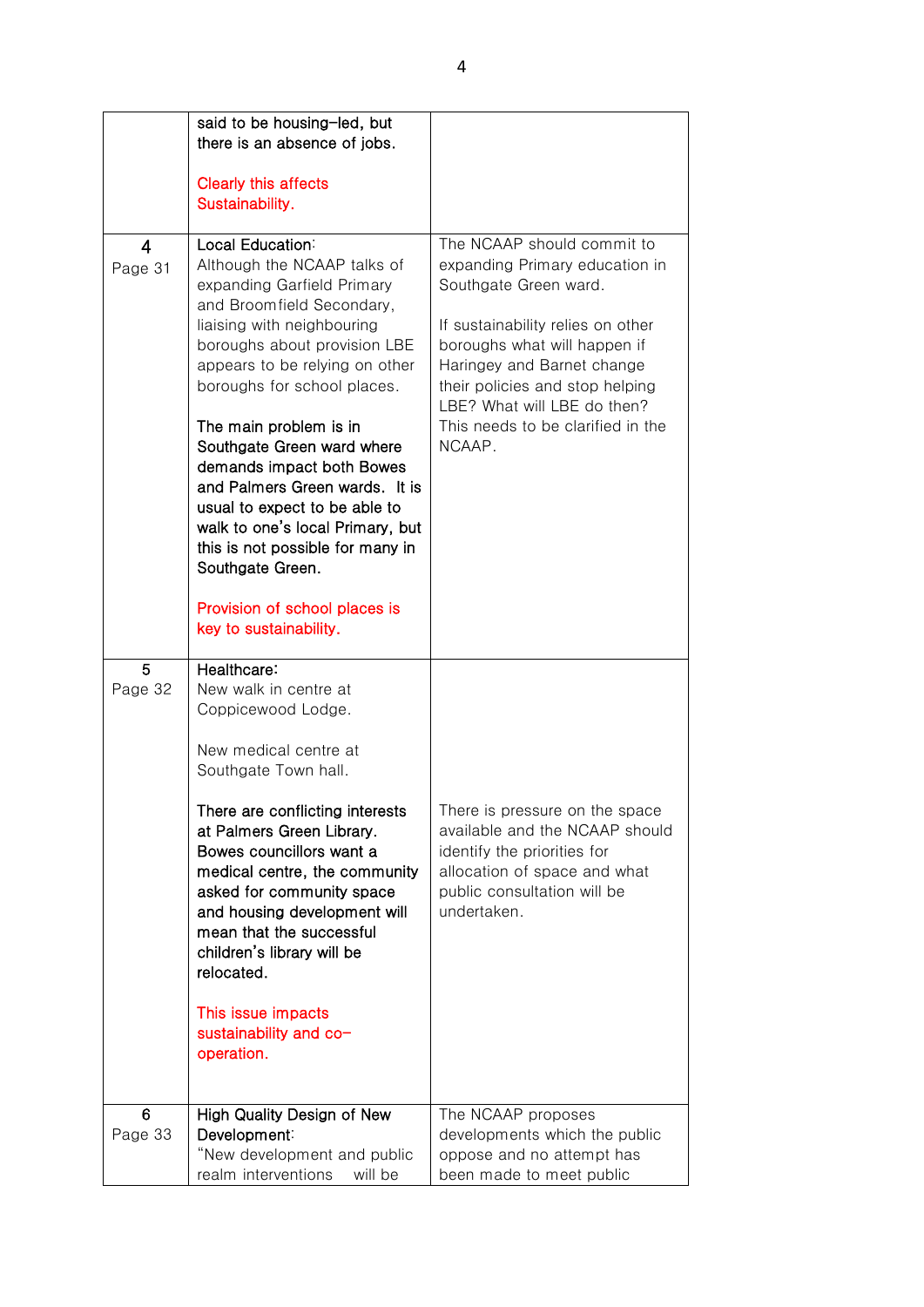|                    | high quality and design-led<br>taking careful account of<br>urban context and reinforcing<br>local distinctiveness.<br>The NCAAP acknowledges that<br>the character of the area is<br>suburban, yet the policy talks<br>of "taking careful account of<br>urban context and reinforcing<br>local distinctiveness."<br>Building blocks of flats will not<br>reinforce local distinctiveness;<br>it will change it entirely against<br>the wishes of local residents.<br>At a meeting on February 28 <sup>th</sup><br>called by the Planning<br>Committee residents were<br>asked to indicate whether they<br>approved of two developments<br>that were soon to be decided.<br>This packed meeting voted<br>unanimously against the<br>developments proposed, but<br>their views were subsequently<br>discounted and plans<br>approved. It has to be said that<br>LBE just has not listened to the<br>public at all. | concerns. So, what is the point<br>of offering constructive criticism<br>when the scheme as written will<br>be forced through?          |
|--------------------|-------------------------------------------------------------------------------------------------------------------------------------------------------------------------------------------------------------------------------------------------------------------------------------------------------------------------------------------------------------------------------------------------------------------------------------------------------------------------------------------------------------------------------------------------------------------------------------------------------------------------------------------------------------------------------------------------------------------------------------------------------------------------------------------------------------------------------------------------------------------------------------------------------------------|-----------------------------------------------------------------------------------------------------------------------------------------|
|                    | This impacts both co-<br>operation and sustainability.                                                                                                                                                                                                                                                                                                                                                                                                                                                                                                                                                                                                                                                                                                                                                                                                                                                            |                                                                                                                                         |
| 7<br>Pages<br>33/5 | <b>Building Heights and</b><br>Development Densities:<br>Building heights should<br>generally respect and respond<br>positively to local context.<br>Taller buildings are generally<br>only considered appropriate<br>within identified centres<br>As designed buildings are<br>above the recommended two<br>storeys.                                                                                                                                                                                                                                                                                                                                                                                                                                                                                                                                                                                             | Building heights on buildings<br>proposed exceed the guidance<br>in the NCAAP so what is the<br>point of making helpful<br>suggestions? |
|                    | It is curious that this policy<br>doesn't talk about densities at<br>all.                                                                                                                                                                                                                                                                                                                                                                                                                                                                                                                                                                                                                                                                                                                                                                                                                                         | The inclusion of statistics on the<br>changes in densities by Ward<br>and Site would be helpful as<br>would an explanation how LBE      |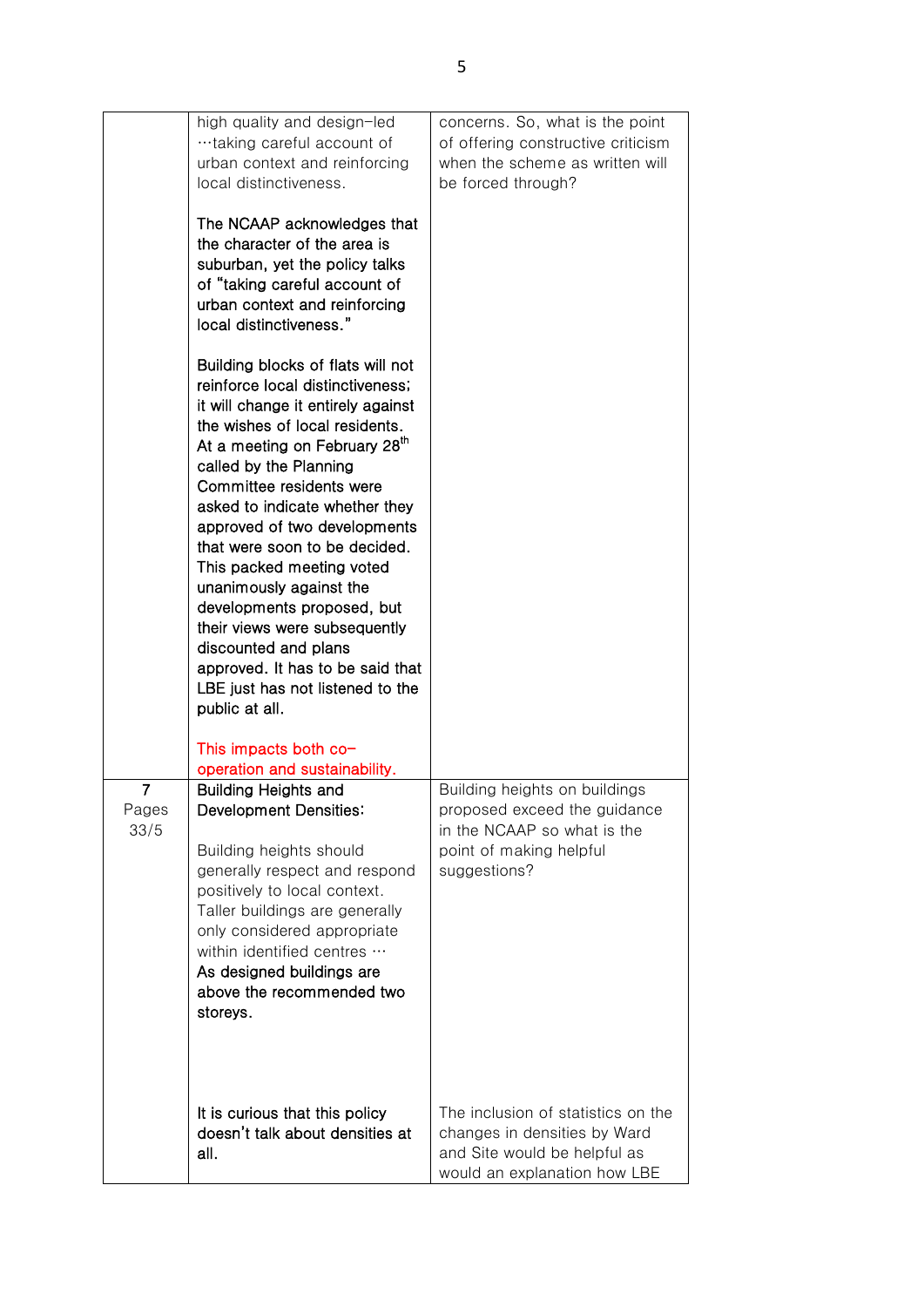| The effect of the proposed                                 | justifies cramming people in all |
|------------------------------------------------------------|----------------------------------|
| development will be to increase                            | the development sites.           |
| the population of Southgate                                |                                  |
| Green ward by over 25%.                                    |                                  |
|                                                            |                                  |
| According to 2011 census                                   |                                  |
| figures the densities were:                                |                                  |
| London: 52 people per                                      |                                  |
| hectare, Enfield Borough 38.7,                             |                                  |
| Bowes Ward 94.6 and                                        |                                  |
| Southgate Green Ward 52.7.                                 |                                  |
| Why Southgate Green has been                               |                                  |
| picked out for such an increase                            |                                  |
| in population without providing                            |                                  |
| the accompanying services                                  |                                  |
| when other Wards clearly have                              |                                  |
| far less population density                                |                                  |
| remains a complete mystery.                                |                                  |
|                                                            |                                  |
| Considering specifics there is a                           |                                  |
| real problem with using PTal's.                            |                                  |
| This approach alone just does                              |                                  |
| not highlight pockets where                                |                                  |
| large numbers are to be                                    |                                  |
| packed in like Site 13.                                    |                                  |
|                                                            |                                  |
| This impacts co-operation<br>since the public's views have |                                  |
| been ignored and it impacts                                |                                  |
| sustainability because the                                 |                                  |
| population is to increase                                  |                                  |
| substantially without supporting                           |                                  |
| services being in place.                                   |                                  |
|                                                            |                                  |
| Taller buildings should                                    |                                  |
| positively support the legibility                          |                                  |
| and economic vibrancy of                                   |                                  |
| the area generally whilst                                  |                                  |
| protecting the amenities of                                |                                  |
| existing residents and                                     |                                  |
| businesses.                                                |                                  |
| "Economic vibrancy" is a good                              |                                  |
| phrase, but as there are no                                |                                  |
| proposals for shops or services                            |                                  |
| from where will this economic                              |                                  |
| stimulus arise?                                            |                                  |
| This impacts sustainability.                               |                                  |
|                                                            |                                  |
| The designs suggest that all                               |                                  |
| that we will see at main                                   |                                  |
| junctions are blocks of flats                              |                                  |
| which will be legible, but                                 |                                  |
| inappropriate in our suburban                              |                                  |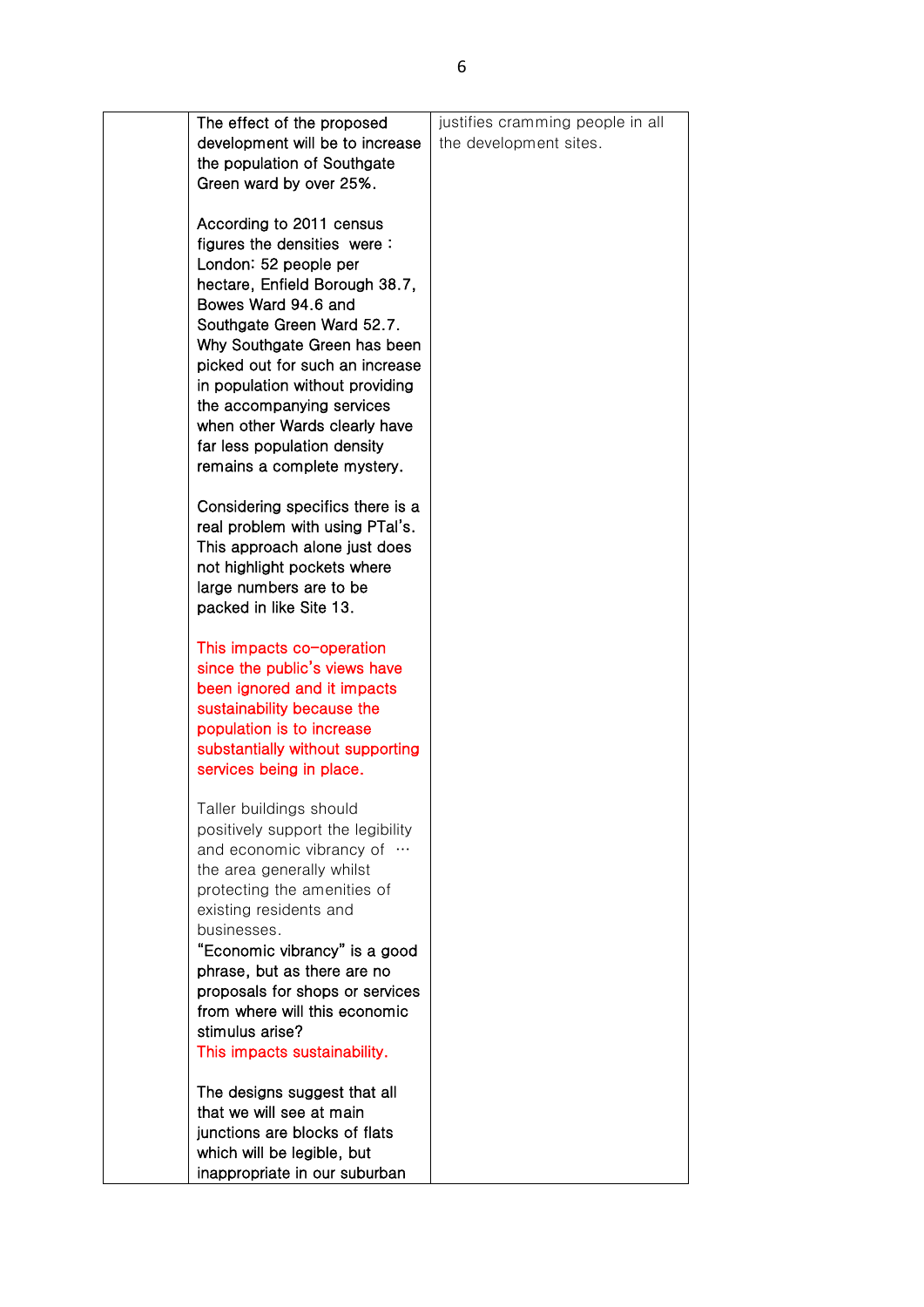|              | area.                                                                                                                                                                                                                                                                                                                                                                                                 |                                                                                                                                                      |
|--------------|-------------------------------------------------------------------------------------------------------------------------------------------------------------------------------------------------------------------------------------------------------------------------------------------------------------------------------------------------------------------------------------------------------|------------------------------------------------------------------------------------------------------------------------------------------------------|
|              | There are a number of points<br>of transition across the NCAAP<br>area where taller buildings<br>would help aid legibility and<br>help mitigate the<br>environmental impact on<br>existing communities<br>In the designs all these tall<br>buildings conform to the same<br>$look$ – just bog standard ugly<br>constructions. Our area will<br>certainly become distinctive for<br>the wrong reasons! |                                                                                                                                                      |
|              | This impacts sustainability.                                                                                                                                                                                                                                                                                                                                                                          |                                                                                                                                                      |
|              | Away from these appropriate<br>locations new development<br>should not exceed the<br>predominant building height in<br>the local vicinity, and in most<br>cases this will be two storeys.                                                                                                                                                                                                             |                                                                                                                                                      |
|              | Of course, the proposals<br>ignore this directive!                                                                                                                                                                                                                                                                                                                                                    |                                                                                                                                                      |
| 8<br>Page 35 | <b>Transport &amp; Movement</b><br>Talks of cooperation between<br>LBE & TfL on assessing the<br>efficiency of the strategic road<br>network and the impact on the<br>nearby road network: Also, of<br>the implanted Safety and<br>Environment scheme.                                                                                                                                                | The assertion in the NCAAP that<br>the NCR is " an integral part of<br>the public realm" is both obvious<br>and meaningless, so could be<br>deleted. |
|              | There has been no fair balance<br>of interests between local<br>residents and motor traffic and<br>the A406 is more of a physical<br>divide than ever despite<br>additional pedestrian crossing<br>points.                                                                                                                                                                                            |                                                                                                                                                      |
|              | We are even more concerned<br>at speeding on the A406.<br>There are no signs indicating<br>the speed limits and from<br>observation it is clear that<br>speeds up to 60mph are<br>common on the Bowes Road<br>section where three young                                                                                                                                                               |                                                                                                                                                      |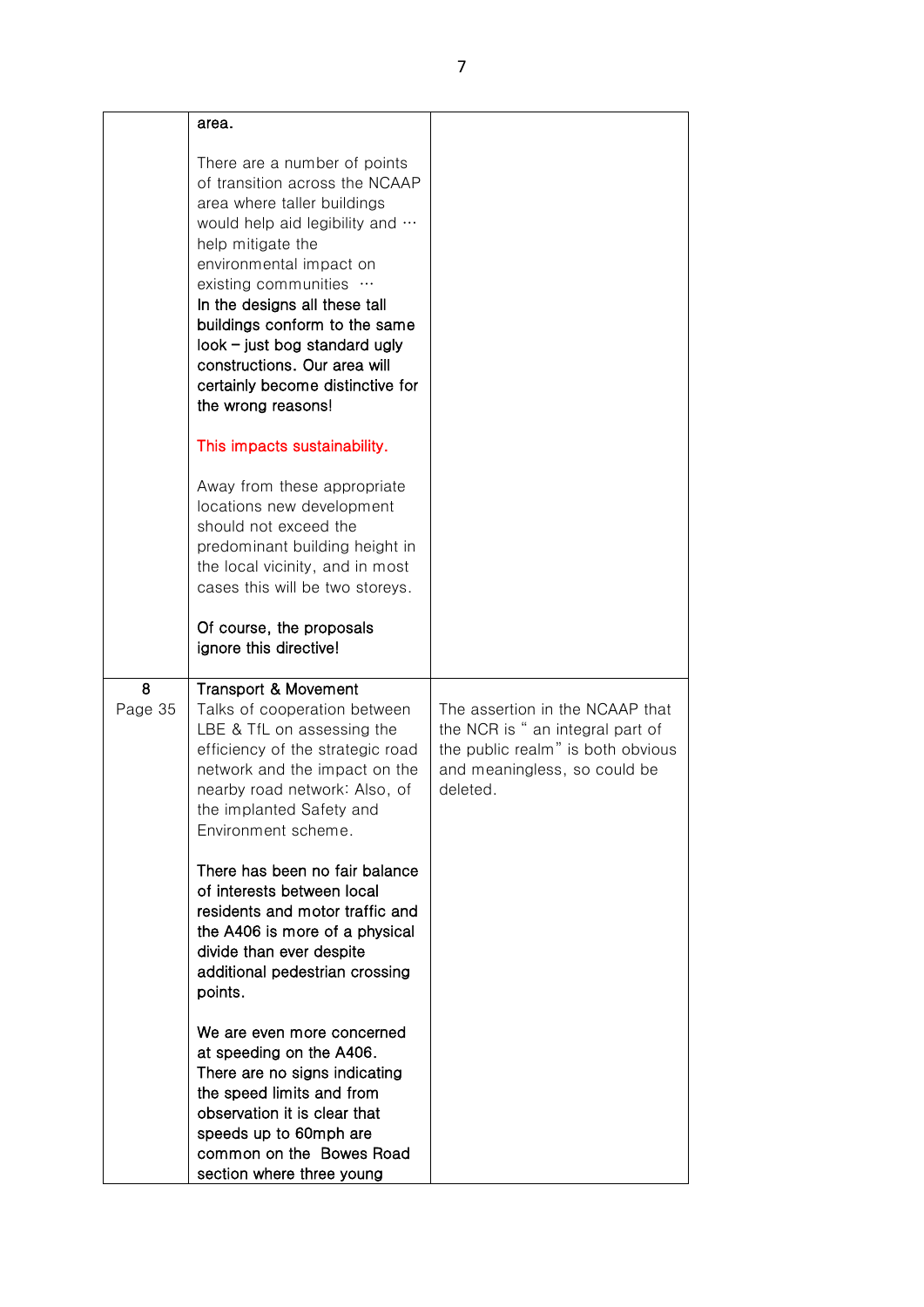|                  | people lost their lives on 23rd<br>December 2013.<br>This all throws into question the<br>sustainability of the "three<br>neighbourhood centres."                                                                                                                                                                                                                                                                                                                                                                                                                                                                                                                                                                                                                                                                                 |                                                                                                                                                                                                                                                                       |
|------------------|-----------------------------------------------------------------------------------------------------------------------------------------------------------------------------------------------------------------------------------------------------------------------------------------------------------------------------------------------------------------------------------------------------------------------------------------------------------------------------------------------------------------------------------------------------------------------------------------------------------------------------------------------------------------------------------------------------------------------------------------------------------------------------------------------------------------------------------|-----------------------------------------------------------------------------------------------------------------------------------------------------------------------------------------------------------------------------------------------------------------------|
| 9.<br>Page<br>37 | Environmental Mitigation, Air<br>Quality and Noise Pollution.<br>This section talks of new<br>buildings addressing the A406<br>with windows and doors facing<br>and accessed directly from the<br>main road. Also, positioning<br>living and sleeping<br>accommodation away from<br>the most polluted side of the<br>development with cleaner air<br>to be drawn from the less<br>polluted side of the<br>development and pollution<br>mitigated by landscape and<br>biodiversity proposals.<br>This is a scandalously feeble<br>and misconceived set of<br>observations that does not<br>amount to a "policy" worthy of<br>the name. This road is the<br>worst polluted in London and<br>LBE admits to being powerless<br>to improve air quality and noise<br>pollution on the road. Yet, LBE<br>is intent on forcing increasing | This "non-policy" needs to be<br>re-written to set out clear a clear<br>policy to improve air quality and<br>noise, which cannot be ignored<br>by councillors on the Planning<br>Committee when they decide<br>whether to give planning<br>applications the go-ahead. |
|                  | numbers of people to be<br>subjected to this pollution.<br>Mitigation of pollution of<br>various kinds is seen here only<br>in terms of building layout as<br>proposed by NHHT - buildings<br>that are purportedly designed<br>simultaneously to front and<br>face the NCR and yet to turn<br>their backs on its aggressive<br>features.<br>References to landscaping<br>and biodiversity are laughable.<br>The scruffy, poorly maintained<br>low-growing shrub borders and                                                                                                                                                                                                                                                                                                                                                       |                                                                                                                                                                                                                                                                       |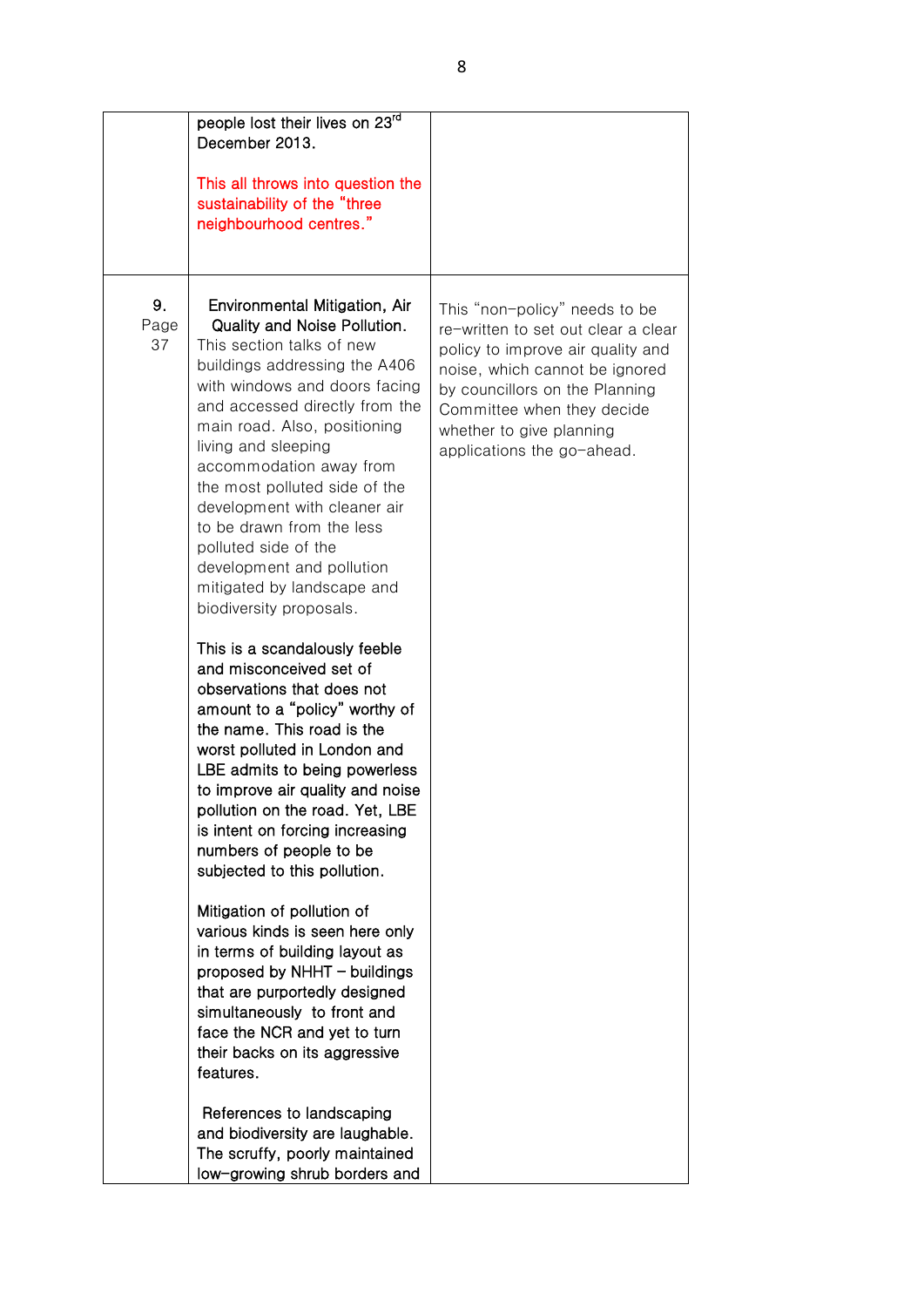|                  | immature broadleaf trees are<br>evidence of LBE's failure to<br>persuade TfL to meet a<br>reasonable standard. Indeed,<br>far from generating biodiversity<br>LBE/TfL are axing mature trees<br>along Telford Road.<br>Like the rest of the North<br><b>Circular Road cosmetic</b><br>"improvements" these features<br>have been done on the cheap,<br>as witness, also, the poor<br>quality of the road surface<br>which is breaking up. |  |
|------------------|-------------------------------------------------------------------------------------------------------------------------------------------------------------------------------------------------------------------------------------------------------------------------------------------------------------------------------------------------------------------------------------------------------------------------------------------|--|
|                  | Clearly this can in no sense be<br>described as sustainable.<br>As to cooperation the public<br>has pointed up these issues all<br>to no effect.                                                                                                                                                                                                                                                                                          |  |
| 10<br>Page<br>39 | Open Spaces, Waterways and<br>the Blue Ribbon Network<br>This section talks of improving<br>the quality of the existing open<br>space network and, as a<br>priority, to improve the network<br>of spaces alongside the area's<br>waterways.                                                                                                                                                                                               |  |
|                  | The NCAAP offers no new<br>open spaces for a greatly<br>enhanced population in an area<br>that admits it is deficient in<br>open spaces. Any increment<br>will be dependent on active<br>cooperation with agencies such<br>as British Waterways and<br>Thames water. Given the failure<br>of LBE cooperation with TfL<br>(see above) expectations<br>cannot be high.                                                                      |  |
|                  | Insofar as the concept of<br>district heating is a relevant<br>factor in this context, the in-fill<br>piecemeal approach of LBE/<br>NHHT does not appear to have<br>permitted any strategic thinking<br>about sustainable energy                                                                                                                                                                                                          |  |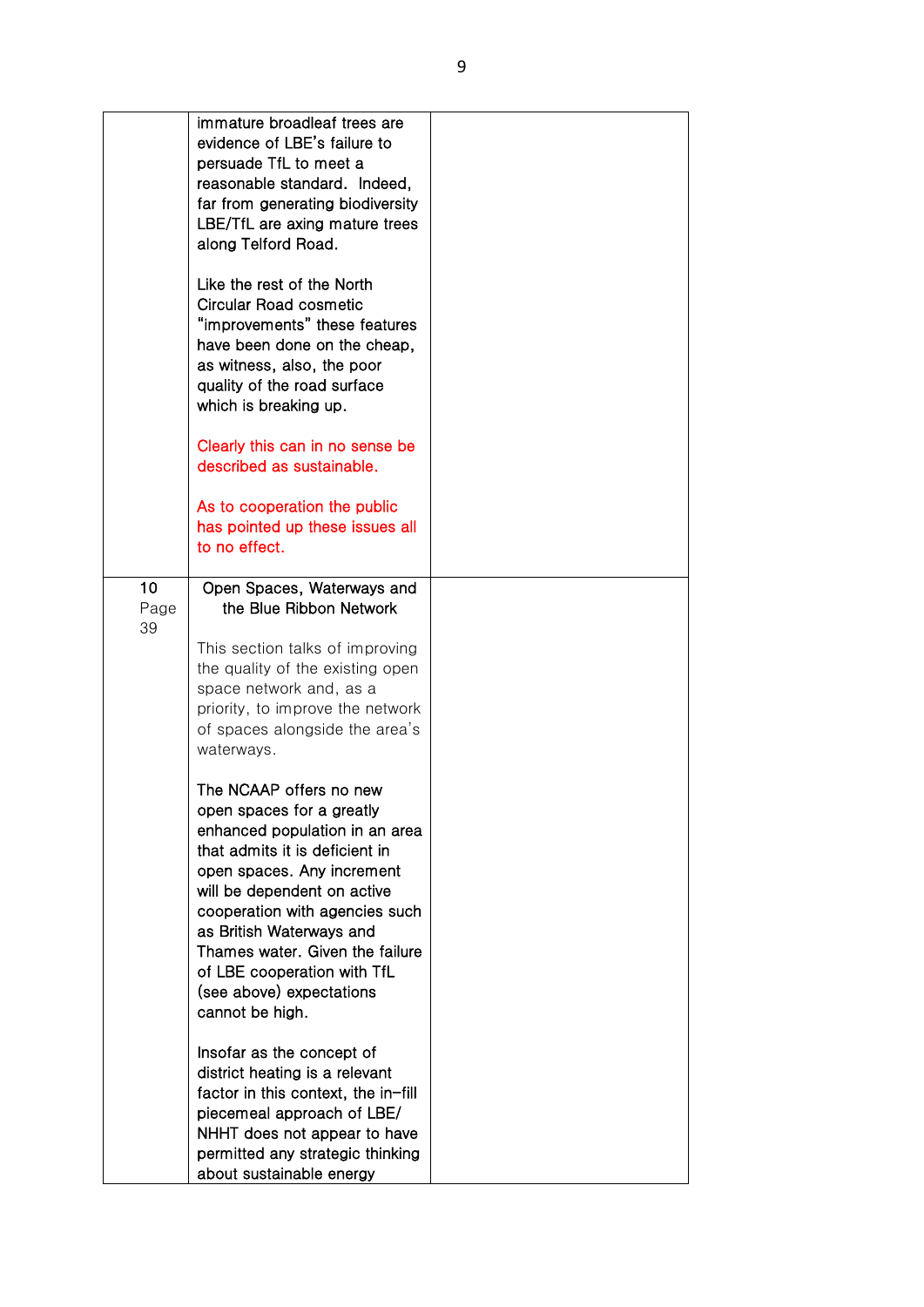|         | sourcing.                                                                                                                                                                                                                                                             |  |
|---------|-----------------------------------------------------------------------------------------------------------------------------------------------------------------------------------------------------------------------------------------------------------------------|--|
|         | The opportunity to create state<br>of the art affordable housing of<br>genuine sustainable quality has<br>been dodged in the interest of<br>a developer's cheap, high<br>density quick build.<br>All these issues relate to<br>questions of future<br>sustainability. |  |
| 11      | Three Neighbourhood Places                                                                                                                                                                                                                                            |  |
| Page 45 |                                                                                                                                                                                                                                                                       |  |
|         | The NCAAP proposes three                                                                                                                                                                                                                                              |  |
|         | Neighbourhood Places, each                                                                                                                                                                                                                                            |  |
|         | serving its own community.                                                                                                                                                                                                                                            |  |
|         |                                                                                                                                                                                                                                                                       |  |
|         | At best this is barely a policy,                                                                                                                                                                                                                                      |  |
|         | more a form of dressing up a                                                                                                                                                                                                                                          |  |
|         | developer's ambition and as                                                                                                                                                                                                                                           |  |
|         | described in the NCAAP little                                                                                                                                                                                                                                         |  |
|         | more than an urban theorist's                                                                                                                                                                                                                                         |  |
|         | dream.                                                                                                                                                                                                                                                                |  |
|         | The three centres are not                                                                                                                                                                                                                                             |  |
|         | kindred in character and                                                                                                                                                                                                                                              |  |
|         | amenity, other than all being                                                                                                                                                                                                                                         |  |
|         | cut through by the NCR.                                                                                                                                                                                                                                               |  |
|         |                                                                                                                                                                                                                                                                       |  |
|         | Arnos/Ladderswood could,                                                                                                                                                                                                                                              |  |
|         | perhaps, become a cohesive                                                                                                                                                                                                                                            |  |
|         | and sustainable community,                                                                                                                                                                                                                                            |  |
|         | but that is less true of the                                                                                                                                                                                                                                          |  |
|         | Green Lanes extended "traffic                                                                                                                                                                                                                                         |  |
|         | and shopping" area and less                                                                                                                                                                                                                                           |  |
|         | still of the fragmented Bowes                                                                                                                                                                                                                                         |  |
|         | Road neighbourhood. The                                                                                                                                                                                                                                               |  |
|         | Bowes concept is clearly the                                                                                                                                                                                                                                          |  |
|         | weakest. Under the NCAAP it                                                                                                                                                                                                                                           |  |
|         | has least chance of becoming                                                                                                                                                                                                                                          |  |
|         | more sustainable as the                                                                                                                                                                                                                                               |  |
|         | prospect of high density                                                                                                                                                                                                                                              |  |
|         | housing units at various points                                                                                                                                                                                                                                       |  |
|         | will not improve the position. It                                                                                                                                                                                                                                     |  |
|         | is in no sense a tangible<br>community having little in the                                                                                                                                                                                                           |  |
|         | way of community and                                                                                                                                                                                                                                                  |  |
|         | entertainment space nearby,                                                                                                                                                                                                                                           |  |
|         | open spaces and employment                                                                                                                                                                                                                                            |  |
|         | sources other than minor retail,                                                                                                                                                                                                                                      |  |
|         |                                                                                                                                                                                                                                                                       |  |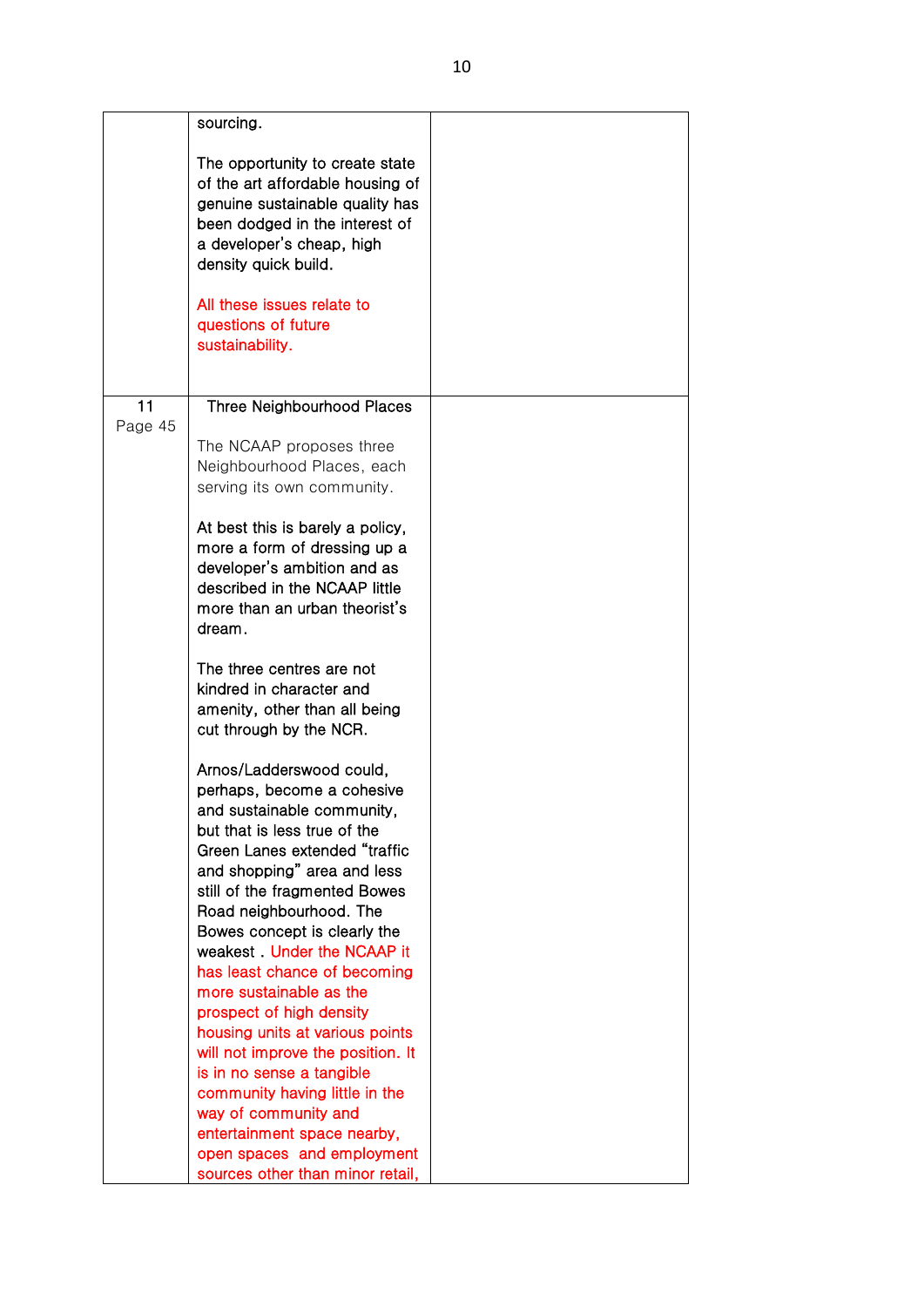|         | places of worship and sports           |                                     |
|---------|----------------------------------------|-------------------------------------|
|         | facilities. It was a pity that the     |                                     |
|         | Consultants who wrote the first        |                                     |
|         | draft did not consult the public.      |                                     |
| 12      | <b>Arnos Grove/New Southgate</b>       |                                     |
| Page 53 | Neighbourhood place                    |                                     |
| 13      | Ladderswood Estate                     |                                     |
| 14      | <b>Western Gateway</b>                 | See policies forming part of the    |
|         |                                        | New Southgate Masterplan            |
| 15      | New southgate Station                  | See policies forming part of the    |
|         |                                        | New Southgate Masterplan            |
| 16      |                                        |                                     |
|         | Coppicewood lodge Care                 | See policies forming part of the    |
|         | Home                                   | New Southgate Masterplan            |
|         |                                        |                                     |
| 17      | <b>Arnos Grove Station</b>             | See policies forming part of the    |
|         |                                        | New Southgate Masterplan            |
| 18      | Arnos Pool, Bowes Rd library &         | See policies forming part of the    |
|         | Arnos Grove Medical centre             | New Southgate Masterplan            |
| 19      | <b>Bowes Road Neighbourhood</b>        | See policies forming part of the    |
|         | Place                                  | New Southgate Masterplan            |
| 20      | <b>Telford Road Sites</b>              | The idea that "new infill           |
| Page 71 | This is a key junction and             | development provides the            |
|         | point of transition" along the         | opportunity to help mitigate the    |
|         | A406 and development should            | impact of The North Circular        |
|         | respect the prevailing local           | Road on existing housing in         |
|         | character of the area.                 | adjacent streets" needs to be       |
|         |                                        | explained in terms of those         |
|         |                                        | "impacts".                          |
|         |                                        |                                     |
|         | This development has already           |                                     |
|         | been approved.                         |                                     |
|         |                                        |                                     |
|         | It was rejected by the public at       |                                     |
|         | a meeting on 28 <sup>th</sup> February |                                     |
|         | 2013 and at the Planning               |                                     |
|         | Hearing in April.                      |                                     |
|         |                                        |                                     |
|         | The "local character of the            |                                     |
|         | area" has been entirely                |                                     |
|         | ignored.                               |                                     |
|         |                                        |                                     |
| 21      | <b>Telford Road/Bowes Road</b>         |                                     |
| Page 71 | <b>Corner Sites</b>                    |                                     |
|         |                                        |                                     |
|         | A junction and "transition             |                                     |
|         | point" where new development           | There is no point in re-drafting at |
|         | should help define and                 | all as the proposal has already     |
|         | enclose the junction. Key              | been approved.                      |
|         |                                        |                                     |
|         | points:                                |                                     |
|         | 1. A range of housing                  |                                     |
|         | types.                                 |                                     |
|         | Development of up to<br>2.             |                                     |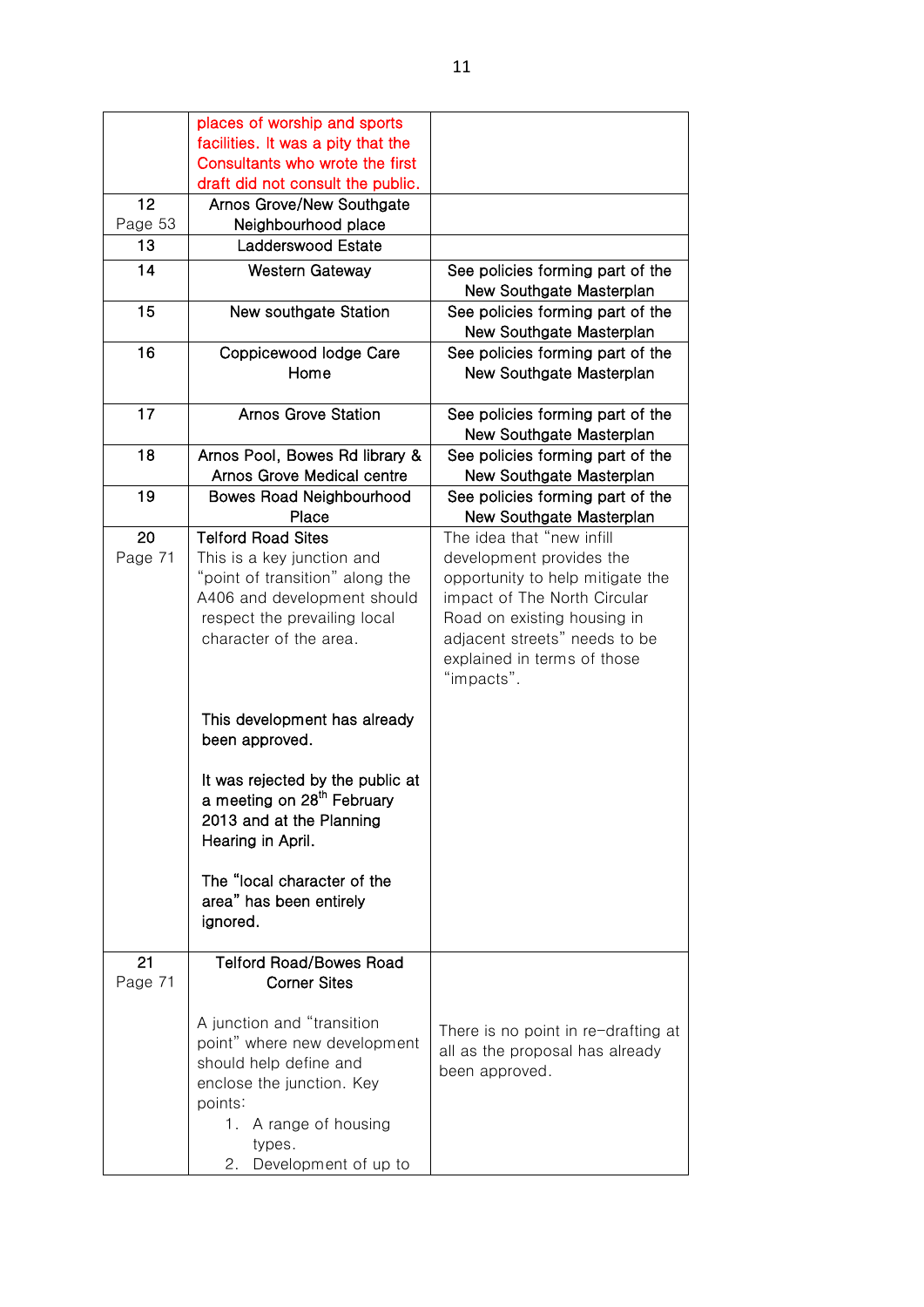|               | 5 storeys.<br>3.<br>Protect amenities of<br>existing residents.<br>4.<br>Design to respond to<br>landscape, views,<br>approach.<br>Ensure pedestrians feel<br>5.<br>safe and comfortable.<br>6.<br>Design and<br>landscaping to to help<br>mitigate against noise<br>and air pollution.<br>As to sustainability this<br>development is dire. It is on a<br>dangerous bend on the A406,<br>there is inadequate parking<br>provision and there are safety<br>issues for pedestrians and<br>motorists. The outlook from the<br>development is grim and the<br>new development will impact<br>adversely on the people<br>nearby.                                                                                          |                                                                                                                                                                                                                                                    |
|---------------|-----------------------------------------------------------------------------------------------------------------------------------------------------------------------------------------------------------------------------------------------------------------------------------------------------------------------------------------------------------------------------------------------------------------------------------------------------------------------------------------------------------------------------------------------------------------------------------------------------------------------------------------------------------------------------------------------------------------------|----------------------------------------------------------------------------------------------------------------------------------------------------------------------------------------------------------------------------------------------------|
| 22<br>Page 73 | <b>Bowes Road/Wilmer Way Sites</b>                                                                                                                                                                                                                                                                                                                                                                                                                                                                                                                                                                                                                                                                                    |                                                                                                                                                                                                                                                    |
| 23<br>Page 75 | <b>Ritz Parade</b><br>The NCAAP says that "mixed<br>use opportunities exist on<br>either side of the central<br>section of the parade and that<br>the key principles include<br>retention and strengthening of<br>the commercial frontage, a<br>new food-store to the west<br>with parking at the rear and<br>two storeys of flats above. It is<br>similar to the east with<br>commercial premises at<br>ground level and two storeys<br>of flats above.<br>The NCAAP also says that "if a<br>comprehensive development<br>of the whole parade is<br>promoted  a planning<br>/development will be required,<br>which should be "prepared<br>with the benefit of the active<br>involvement of the local<br>community." | Plans need to be discussed with<br>the public ASAP and the NCAAP<br>updated in the light of agreed<br>solutions to redevelopment,<br>which should include directions<br>for implementation that can be<br>understood by LBE Planning<br>Committee. |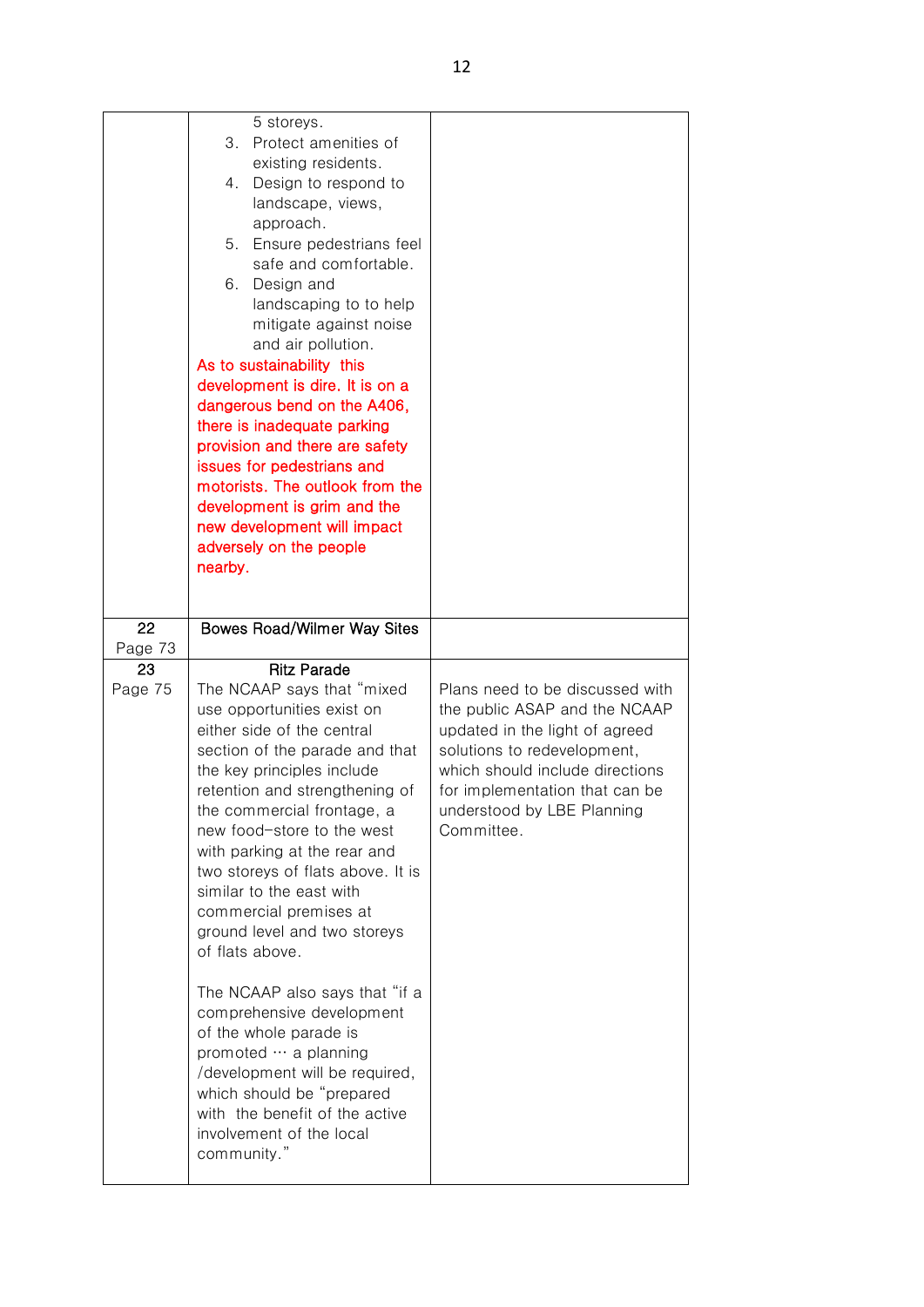Here too is a "policy" which barely warrants the name. LBE has no means of ensuring the future of Ritz Parade, a key element in the future viability of the Bowes Neighbourhood Centre and the only major building of character apart from Bowes School along this stretch of the A406. It is already largely under the ownership of NHHT whose priorities have been shown not to coincide with those of local residents. A high degree of equivocation, uncertainty and speculation is evident in NCAAP's references to Ritz Parade and its future is clearly at risk. Even the prospect of a Planning Brief should "comprehensive redevelopment" threaten does not inspire confidence. After all the Southgate Town Hall/Palmers Green Library Planning Brief leaves that site destined to be filled up by an as yet uncertain number of housing units. Clearly, public consultation is urgently needed. This has been long promised, but nothing has been heard and no plans seen. Also, The South-West Area Partnership Board is keen to see any plans before the public consultation and the membership of that body includes LBE councillors and officers , and commercial companies (including NHHT), but few residents. The development of this site is key to the definition of a Neighbourhood Centre and the promises made to the public must be honoured. If not, forget sustainability.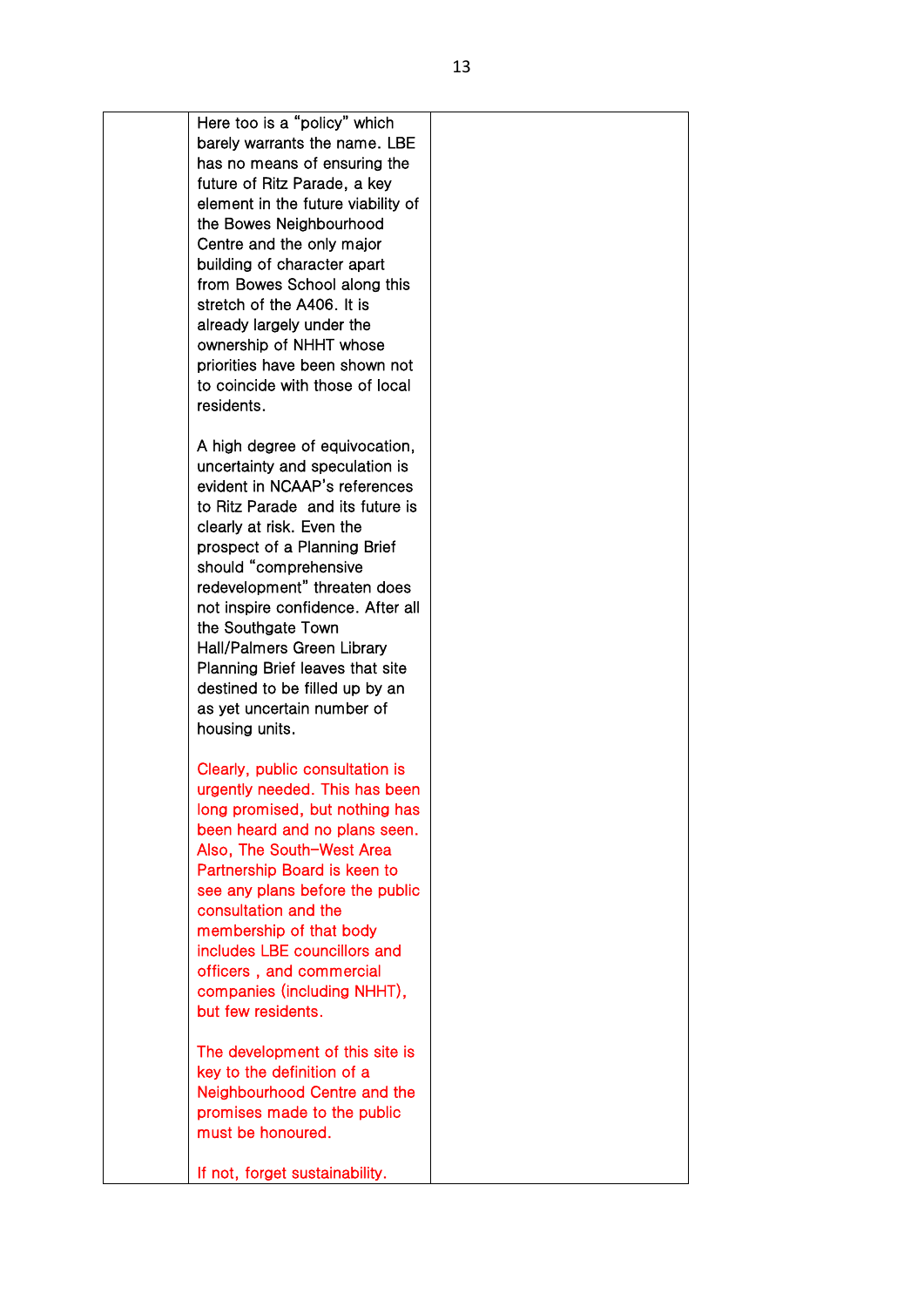| 24<br>Page 77 | Bowes Road Site (Powys Lane<br>to Broomfield Road)<br>This is Site 13 also known as<br>Site 6<br>A range of housing types is<br>promised                                                                                                                                                                                                                       | A complete redesign is called for<br>here with terraced houses and<br>open space for residents plus<br>safe access to and from the<br>site. |
|---------------|----------------------------------------------------------------------------------------------------------------------------------------------------------------------------------------------------------------------------------------------------------------------------------------------------------------------------------------------------------------|---------------------------------------------------------------------------------------------------------------------------------------------|
|               | The "range" comprises blocks<br>turns out to be of flats and<br>"mews houses."                                                                                                                                                                                                                                                                                 |                                                                                                                                             |
|               | A lack of imagination was<br>applied here. This site provided<br>an opportunity to build terraced<br>houses or two-storey flats<br>along with some open space<br>for residents.                                                                                                                                                                                |                                                                                                                                             |
|               | As it is the number of people to<br>be crammed into this space is<br>around 250% higher than the<br>population that formerly lived in<br>the same space and no<br>additional services are<br>planned.                                                                                                                                                          |                                                                                                                                             |
|               | The reasons given for "mews"<br>houses" are weak. LBE has a<br>policy against back-land<br>development yet does the<br>opposite here.                                                                                                                                                                                                                          |                                                                                                                                             |
|               | At no point has LBE taken on<br>board any of the suggestions<br>made by the public or dealt<br>with any of the concerns<br>expressed by them. The<br>community has said time and<br>again that it does not want or<br>support the development of<br>back gardens and the building<br>of "mews" houses in place of<br>the existing gardens and<br>access roads. |                                                                                                                                             |
|               | Despite these protests and that<br>of the Broomfield School Head<br>(the school is next to one back)<br>land development) LBE<br>continues to promote back                                                                                                                                                                                                     |                                                                                                                                             |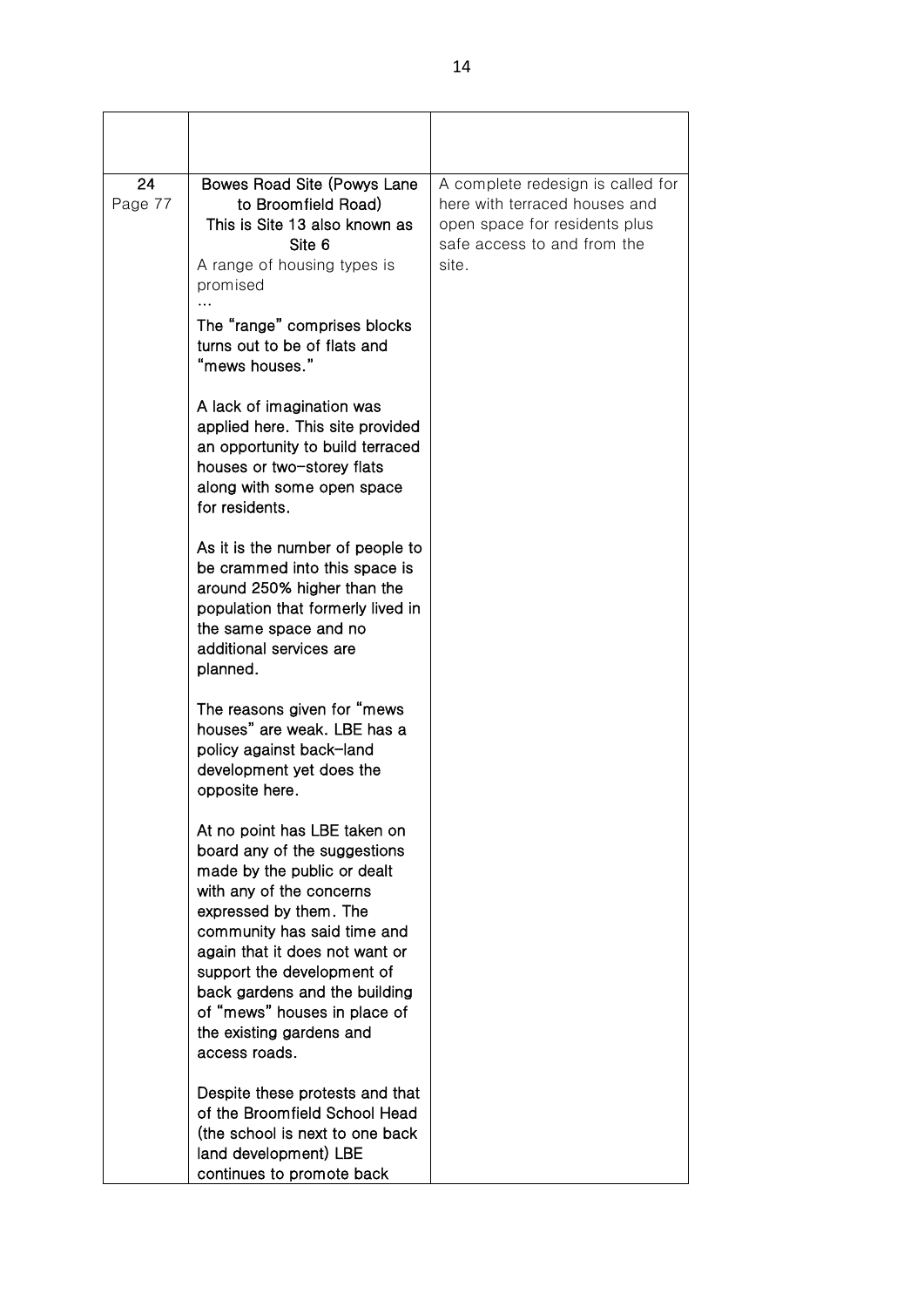|                     | land development in the<br>NCAAP.                                                                                                                                                                     |  |
|---------------------|-------------------------------------------------------------------------------------------------------------------------------------------------------------------------------------------------------|--|
|                     | Vehicle access is now solely<br>from the A406 and risk<br>assessments indicate that it<br>will be dangerous for anyone<br>entering or leaving the site<br>across two lanes of fast<br>moving traffic. |  |
|                     | Not only does this bring<br>sustainability into question, but<br>access for pedestrians and<br>traffic is hazardous.                                                                                  |  |
|                     | As to co-operation, LBE has<br>ignored all public<br>representations about this site.                                                                                                                 |  |
|                     |                                                                                                                                                                                                       |  |
| 25<br>Page 85       | Green Lanes Neighbourhood<br>Place                                                                                                                                                                    |  |
| 26<br>Page<br>87/88 | Southgate Town Hall: See<br>Policy 5                                                                                                                                                                  |  |
| 27<br>Page 89       | <b>Green Lanes Sites</b>                                                                                                                                                                              |  |
| 28<br>Page 89       | Green Lanes/A406 junction<br>north                                                                                                                                                                    |  |
| 29<br>Page 91       | Green Lanes/A406 junction<br>South-West                                                                                                                                                               |  |
| 30<br>Page 91       | Green Lanes/A406 junction<br>South-East<br>The development here is on                                                                                                                                 |  |
|                     | the site of the old Labour<br>Exchange with access from<br>Princes Avenue.                                                                                                                            |  |
|                     | This appears a good site for<br>redevelopment and access                                                                                                                                              |  |
|                     | would be appropriate from<br>Princes Avenue.                                                                                                                                                          |  |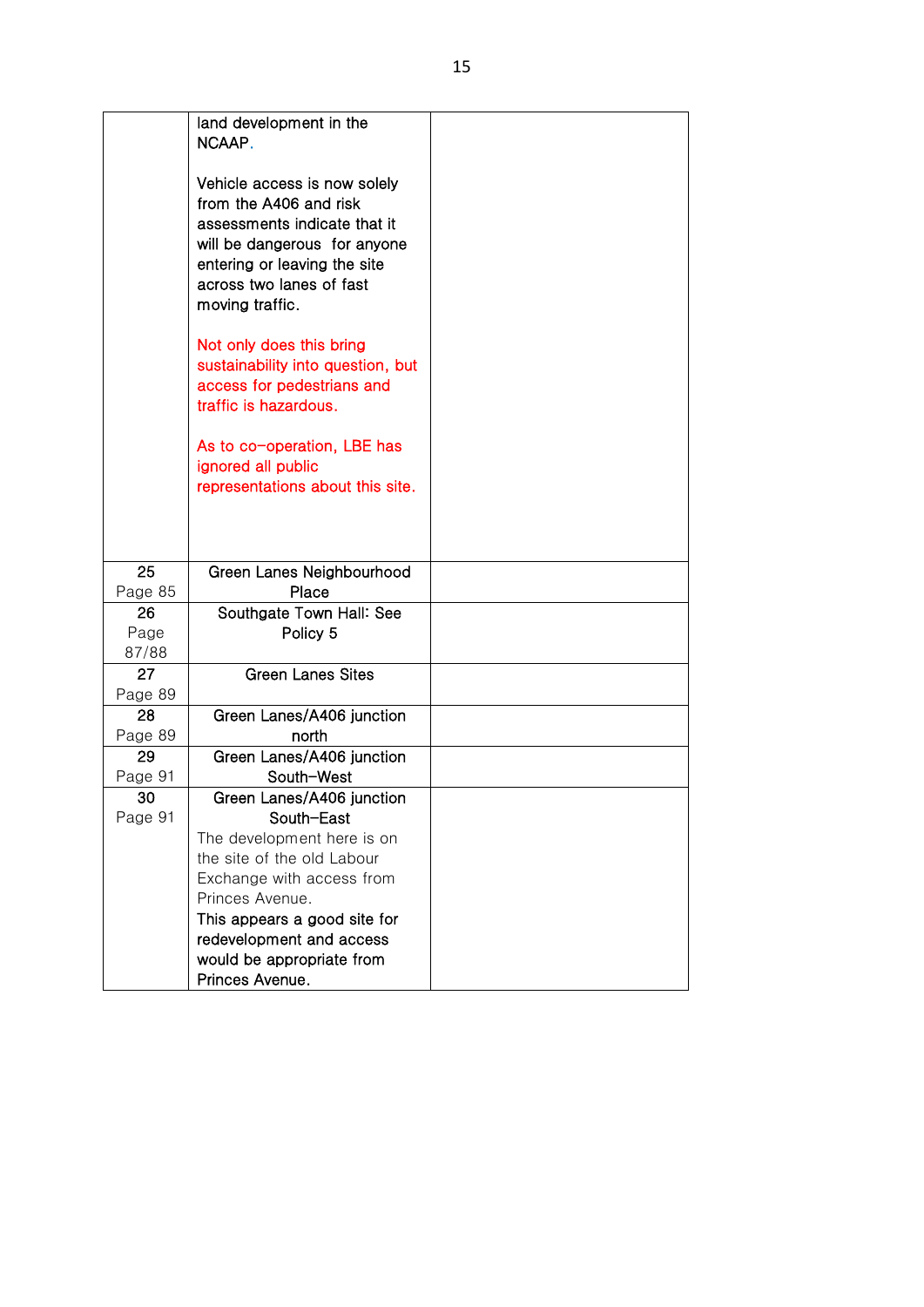## **Policies that form part of The New Southgate Masterplan**

An explanation is required in the NCAAP why these policies are now included when they were not in earlier drafts.

**An explanation is required in the NCAAP why these policies are now included when they form part of a different plan altogether.**

**These policies have not been as widely discussed with the public as the rest, although they may have been discussed in New Southgate.**

|    | Weaknesses                                                                                                                                                                                                                                                                                                                                                                                                                                                                                                                     | Suggestions for Change                                                                                                                                                     |
|----|--------------------------------------------------------------------------------------------------------------------------------------------------------------------------------------------------------------------------------------------------------------------------------------------------------------------------------------------------------------------------------------------------------------------------------------------------------------------------------------------------------------------------------|----------------------------------------------------------------------------------------------------------------------------------------------------------------------------|
| 14 | <b>Western Gateway</b><br>The NCAAP describes building<br>a "Landmark Development"<br>with blocks of 10 floors. To<br>provide 360 dwellings.                                                                                                                                                                                                                                                                                                                                                                                   |                                                                                                                                                                            |
|    | This is not a policy.<br>The concept of a "landmark"<br>structure is as questionable<br>(and superfluous) and as<br>empty as to the reference to<br>"highest architectural quality,"<br>an aspiration unlikely to be<br>achieved on a through road<br>such as the NCR. We doubt the<br>ability of the LBE planning<br>committee to identify high<br>quality architecture. The<br>prospect of Station Road<br>becoming "less dominated by<br>the car" looks less rosy when<br>the road is hemmed in by 10-<br>storey buildings. | This section needs to be re-<br>written in order to specify what<br>the "musts" are when<br>implementing this scheme.<br>Better, scrap these proposals<br>and start again! |
|    | The issue of sustainability<br>arises. No jobs are mentioned,<br>no car parking, no shops.<br>Also, why are there to be 10-<br>storey blocks, which people<br>don't like when they are being<br>knocked down all over London<br>including Enfield to be replaced<br>with terraced housing? It<br>appears that LBE is 50 years<br>behind the times in wanting to<br>build 60's style high rises. So Is<br>this concept itself even                                                                                              |                                                                                                                                                                            |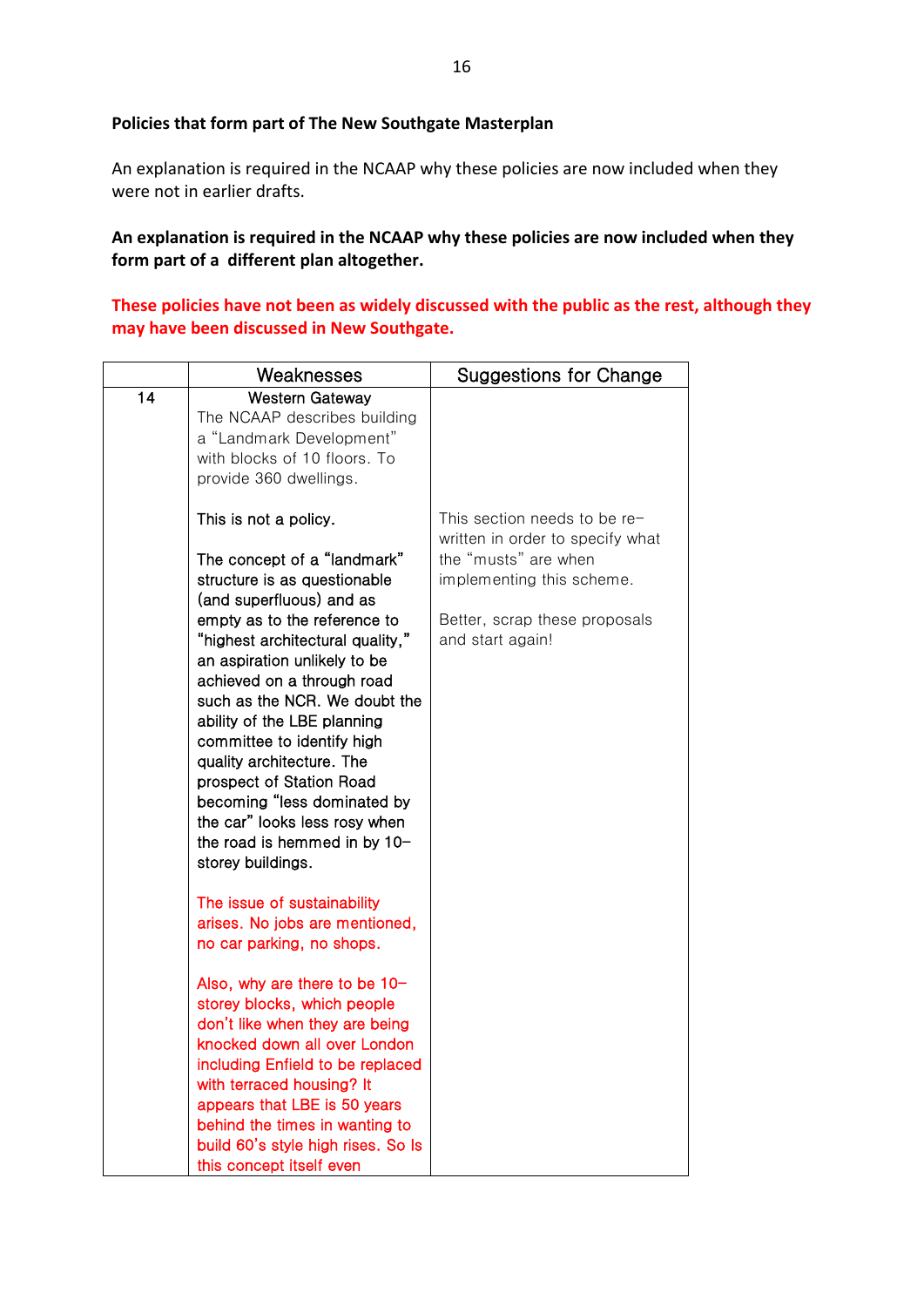|    | sustainable?                                                                                                                                                                                                                                                                |                                                                                                                                                         |
|----|-----------------------------------------------------------------------------------------------------------------------------------------------------------------------------------------------------------------------------------------------------------------------------|---------------------------------------------------------------------------------------------------------------------------------------------------------|
|    |                                                                                                                                                                                                                                                                             |                                                                                                                                                         |
| 15 | <b>New Southgate Station</b>                                                                                                                                                                                                                                                |                                                                                                                                                         |
|    | Proposes:<br>improved public space at the<br>station's entrance.                                                                                                                                                                                                            | More detail needed.                                                                                                                                     |
|    | High quality design which<br>responds to the local context<br>of Friern Barnet Road<br>commercial frontage.                                                                                                                                                                 | It is not clear whether the<br>existing buildings are to be<br>replaced. More clarity is needed.<br>What is the local context to<br>which they respond? |
|    | Commercial/retail uses on<br>Friern Barnet Road.                                                                                                                                                                                                                            | "Appropriate" needs definition.                                                                                                                         |
|    |                                                                                                                                                                                                                                                                             | Also, where is the proposed<br>local centre located?                                                                                                    |
|    | Building heights on Station<br>road to be 4-5 storeys with 80<br>new apartments.                                                                                                                                                                                            | The density (people per hectare)<br>should be included.                                                                                                 |
|    | Building height of 6 storeys on<br>Friern Barnet Road.                                                                                                                                                                                                                      | Why are these buildings to be so<br>much higher than height limits<br>set elsewhere. A justification<br>should be included.                             |
|    | There is no mention of car<br>parking for residents or<br>commuters. This is already an<br>issue with commuters parking<br>on Station Road and the roads<br>on the estate to the east.                                                                                      | The NCAAP should embrace this<br>issue and indicate how it is<br>planned to accommodate car<br>parking.                                                 |
|    | It is not known what public<br>consultation has taken place,<br>nor what has taken place with<br><b>Barnet Council whose land is</b><br>on the opposite side of the<br>railway line where there is a<br>service road that could possibly<br>accommodate some car<br>parking |                                                                                                                                                         |
| 16 | Coppicewood Lodge: This is<br>included in Policy 5 also.                                                                                                                                                                                                                    |                                                                                                                                                         |
|    | Has potential for mixed use<br>development to include:<br>1. residential and<br>community uses.<br>2. A pedestrian route<br>from Bowes Road to                                                                                                                              |                                                                                                                                                         |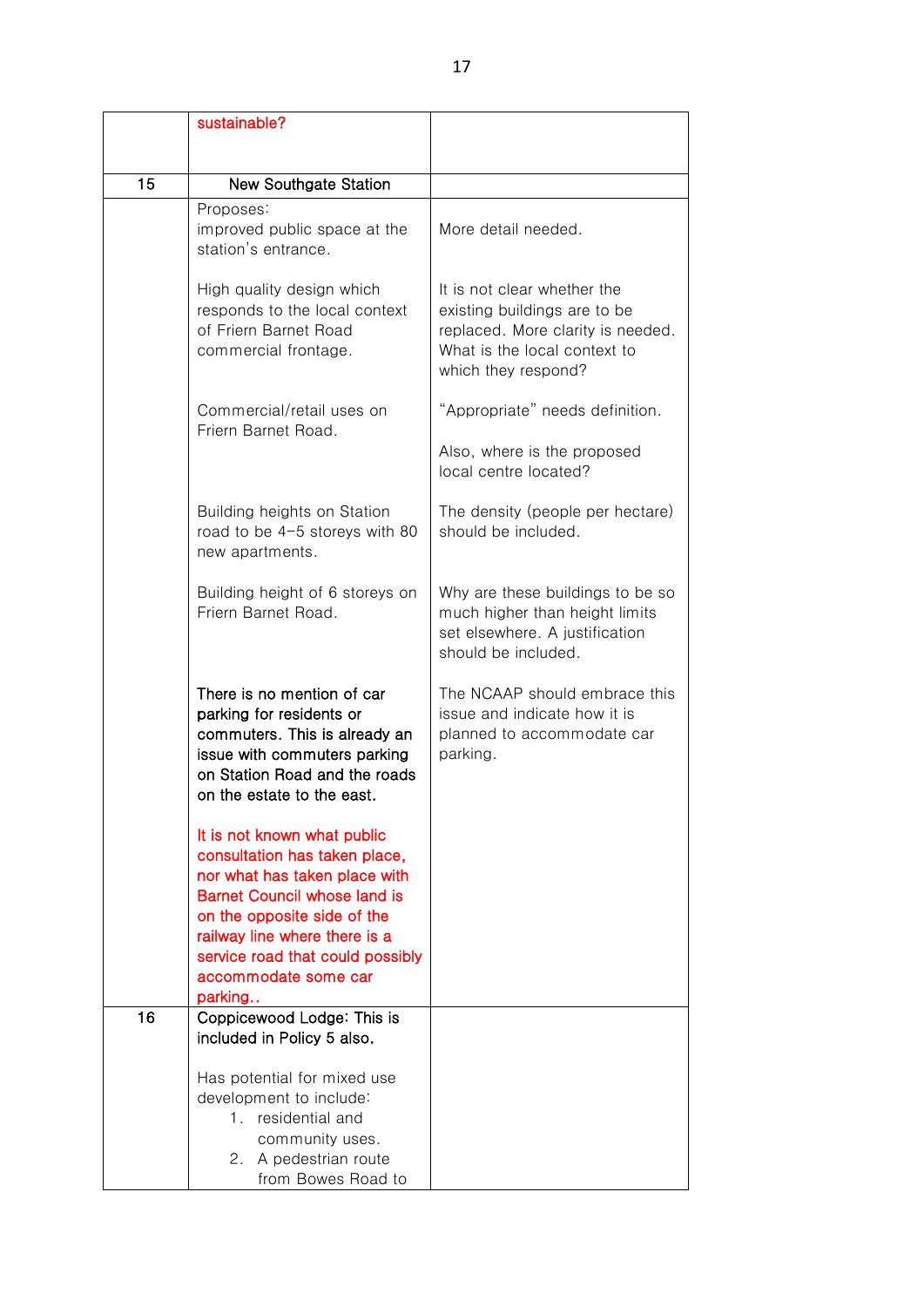|               | Grove Road.<br>Building heights are to be 5<br>storeys which takes account<br>of the former church building,<br>dwellings on the east of<br>Bowes Road, and others in<br>the area.<br>There is space for 23<br>dwellings.                                                                                                                                                                                                                                                                                                                                                                                                                                                                                                                                                                                                                                                                                                                                                   | The height of the buildings on<br>the east of Bowes Road are not<br>5 storeys high, so this needs to<br>be explained.<br>The increased density should be<br>explained for this area and the<br>ward.                                                                                                                      |
|---------------|-----------------------------------------------------------------------------------------------------------------------------------------------------------------------------------------------------------------------------------------------------------------------------------------------------------------------------------------------------------------------------------------------------------------------------------------------------------------------------------------------------------------------------------------------------------------------------------------------------------------------------------------------------------------------------------------------------------------------------------------------------------------------------------------------------------------------------------------------------------------------------------------------------------------------------------------------------------------------------|---------------------------------------------------------------------------------------------------------------------------------------------------------------------------------------------------------------------------------------------------------------------------------------------------------------------------|
|               | The only discussion of medical<br>needs we are aware of has<br>been at The South-West<br>Parnership Board.                                                                                                                                                                                                                                                                                                                                                                                                                                                                                                                                                                                                                                                                                                                                                                                                                                                                  |                                                                                                                                                                                                                                                                                                                           |
| 17<br>Page 61 | <b>Arnos Grove Station</b><br>Sustainable development<br>around the station (a<br>distinguished "landmark"<br>building still to be bettered)<br>would be dependent on<br>speculative mutual LBE/TFL<br>cooperation in the community's<br>interest . Restriction of parking<br>at the station may well<br>represent a closer alignment<br>with The London Plan, but it<br>will not get rid of the cars,<br>many of which are those of<br>out-of-town commuters joining<br>the Underground system.<br>Car parking at the station is<br>essential as this is a key point<br>where commuters access<br>public transport. Both car parks<br>are used 7 days a week by<br>commuters, shoppers going to<br>the West End and football<br>supporters going to matches.<br>The assumption is that parking<br>capacity will not be lost, but it<br>is not clear how 150+ spaces<br>will be crammed into the<br>existing second car park.<br>No public consultation has<br>taken place. | The NCAAP needs to assure the<br>public that car-parking capacity<br>at the station will not be reduced<br>as a result of any development.<br>Also, the NCAAP needs to say<br>that any development needs to<br>be subject of thorough and<br>sensitive consultation with local<br>residents and Piccadilly Line<br>users. |
|               |                                                                                                                                                                                                                                                                                                                                                                                                                                                                                                                                                                                                                                                                                                                                                                                                                                                                                                                                                                             |                                                                                                                                                                                                                                                                                                                           |